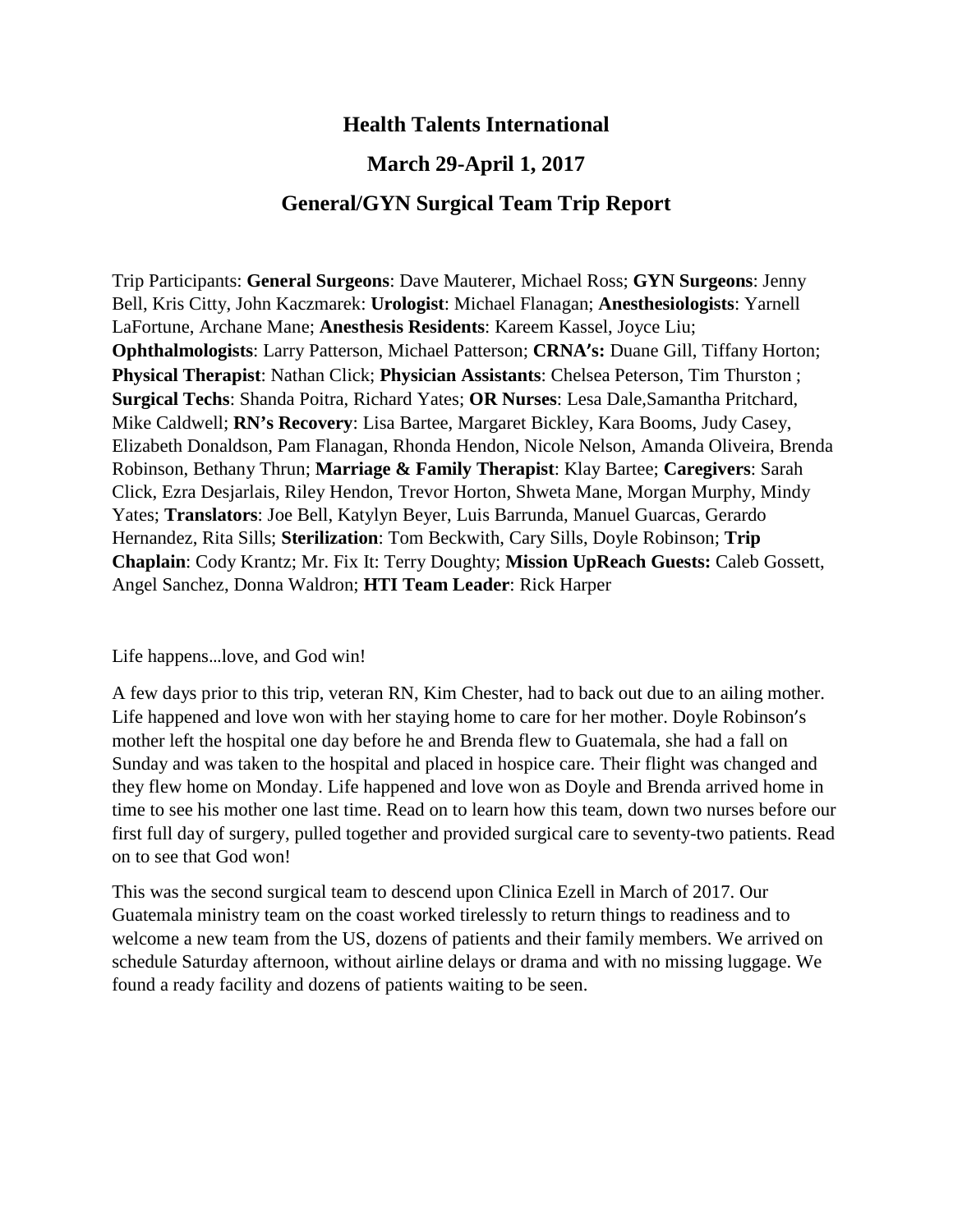Upon arrival, we unloaded luggage, settled into our rooms, began inventorying supplies and seeing patients. While patients were being seen, our anesthesia crew began testing and readying equipment. A Penlon anesthesia machine was waiting on us, newly purchased in Guatemala with the display set in *Spanish*. Thanks to Luis, he and CRNA, Tiffany Horton figured out how to change the settings to English…reading Spanish is not one of Tiffany's skills.

The ARI anesthesia machines in OR's 2 & 3 continued with their temperamental ways, fortunately, CRNA, Duane Gill was able to get the unit in OR 2 to behave and while the machine in OR 3 was not as cooperative, our anesthesia providers adapted well. The ARI machines are less than five years old, but the humidity at Clinica Ezell has taken a toll on the computer circuitry. As funds allow, we will replace those with units not as reliant upon computer circuitry, more resistance to humidity and pneumatic in style. (If you have an extra \$22,750, we have a need, make that two needs at \$22,750 each.)

Following supper, we held a brief *housekeeping* orientation, conducted formal introductions and headed to bed with ten surgeries on the schedule for tomorrow. Sleep came easy.

Sunday morning found a few up earlier than they wished as their phone alarms jumped forward to Daylight Savings times, a practice Guatemala does not embrace. For our eastern time zone team members, it meant awaking two hours earlier than was necessary…it did not take long for them reset their phone, or to find the coffee pot throughout the day.

Those of us whose alarms were accurate, awoke rested, refreshed and ready for a new day, the last Lord's day of March, and welcomed the pat-pat sound of fresh tortillas and various birds chirping; a friendlier and soon very familiar alarm for the early risers, those known as the patio coffee club.

Eggs, beans, cereal, fresh juice, the aforementioned tortillas, and conversation were on the menu this peaceful morning. Old friendships were renewed, family updates shared and new friendships forged. Much like an annual church retreat, those who came together for a common purpose, find this is a time to reorient one's life and provide God with more margin, more space to show off. And God would deliver!

We strolled across the street to join the Montellano church family for worship, greeted by two children meeting us on the steps for a welcoming embrace. Carlos Baltodano shared a message from God's word, Josue led us in singing and Dr. Nehemias delivered communion thoughts when we partook in the supper of the Lord.

The transition from worshipping with the Montellano brethren often seems abrupt as we stack chairs, shake hands, exchange niceties with the local church family and head back to our waiting patients. There is a sense of urgency to begin our surgical orientation and commence with surgery. Knowing that many of those we just worshipped with have family members awaiting surgery makes the transition a bit easier, they too are anxious for us to begin surgery in a place where they say, "God works." God is winning.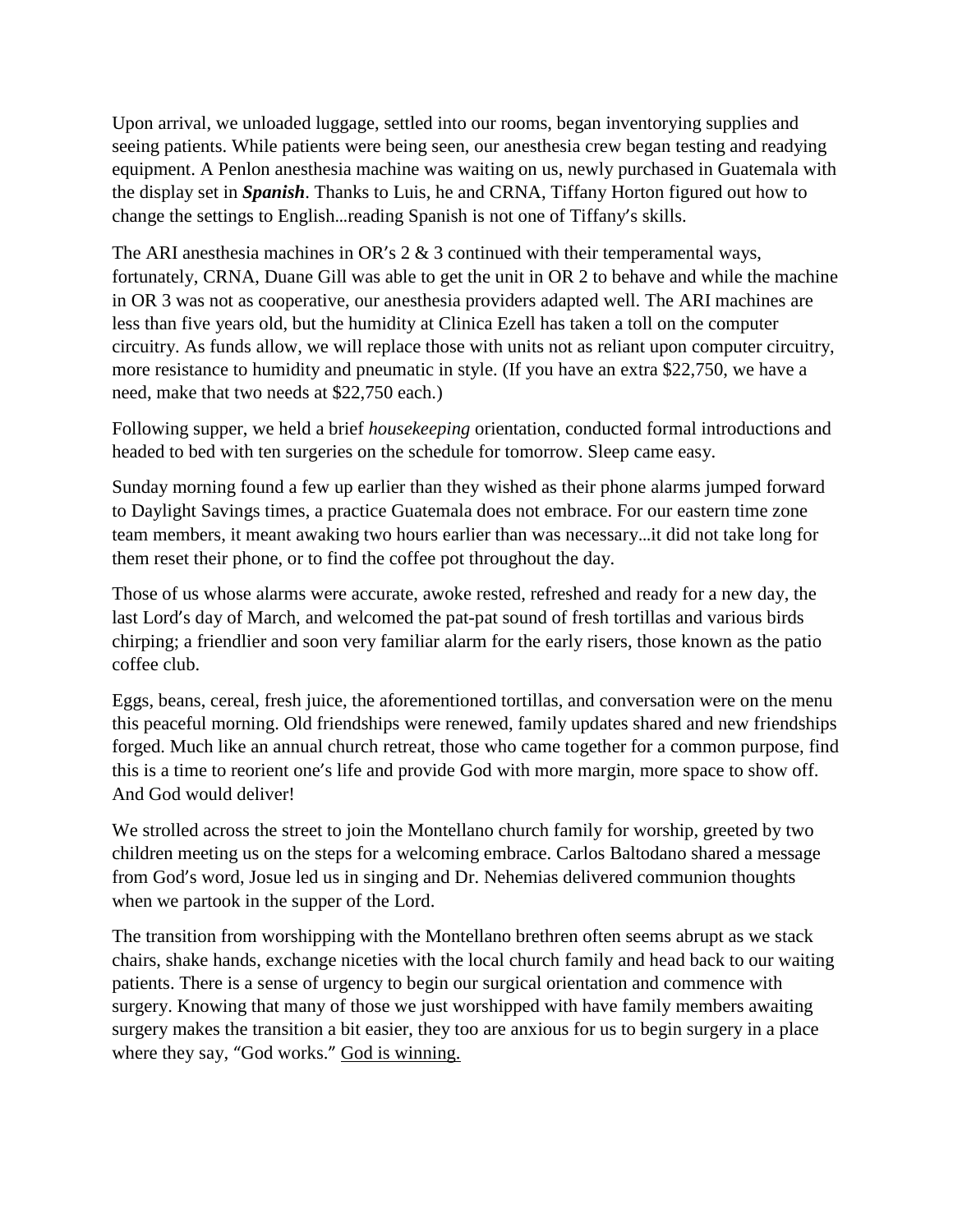Dr. Walter is waiting for us when we return to the dining room for orientation, having said goodbye to his family and made the 150 km drive from his home in Guatemala City. Orientation goes quickly, a prayer is offered, lunch is served and we identify a few O+ blood donors from the team. Patients are all on the table between 1:30 and 2:00 and ten patients later, off the table a little after 7:00. Two urology, two general, three gallbladders and three GYN cases.

But wait, one patient is having complications in postop and is returned to the OR. Her issue is quickly resolved and one unit of blood, donated only hours ago, is transfused. She never misses a beat, is discharged a couple days later and was doing fine at her post-operative checkup ten days later.

Though we had already worshipped earlier in the morning, we still found time to have a devotional before calling it a night. Cody Krantz, the youth minister from the North Blvd. Church of Christ in Murfreesboro, TN did a masterful job all week in his role as our trip chaplain. Not only did he keep us focused on the Father, he did so with tender-hearted, simple, short and thought provoking comments. (Cody said he was used to teaching teens with short attention spans, thus he was very comfortable speaking to weary servants at the end of each day.)



*(Cody praying with and comforting a patient.)*

Ten down, sixty-two to go.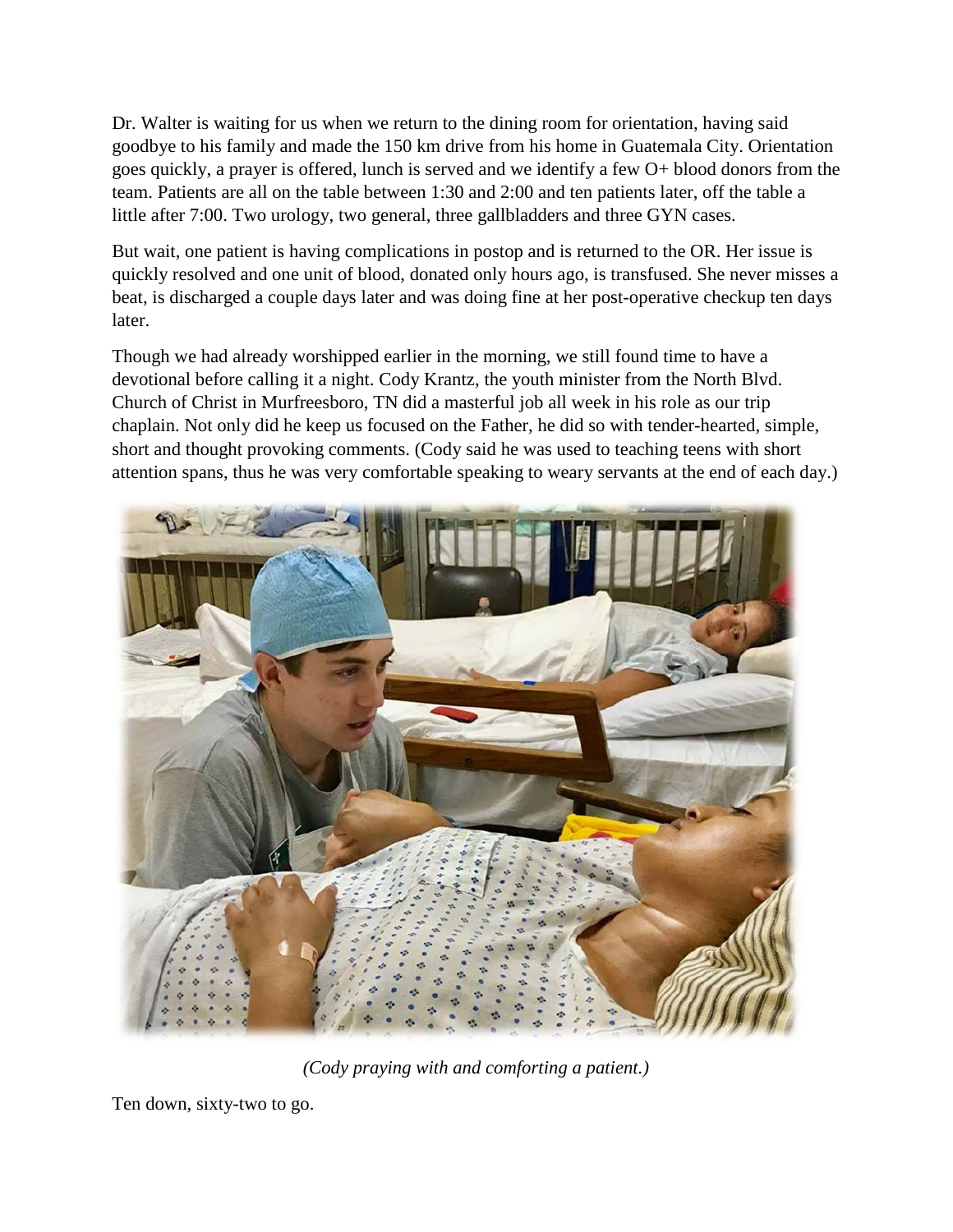Monday began with twenty patients scheduled, and twenty were completed. Five GYN, six gallbladders and nine general cases with no complications. Physical therapist, Nathan Click went out on mobile clinics, then returned to assist Noe Chan with his patients scheduled for treatment. (Noe is the physical therapy provider on our fulltime team.) Nathan, who had been to Guatemala one other time, found himself in the truck with HTI evangelist, Baldemar that day, their first time to meet and quite special since Nathan's home congregation, Riverchase Church of Christ in Birmingham, Alabama has been supporting Baldemar since 2004.



*(First time nurse, Margaret Bickley, with Danika and Dante. Their aunt brought two puppies and told them to pick one to keep…I sense conflict on the horizon. Thanks Aunt Luby!)*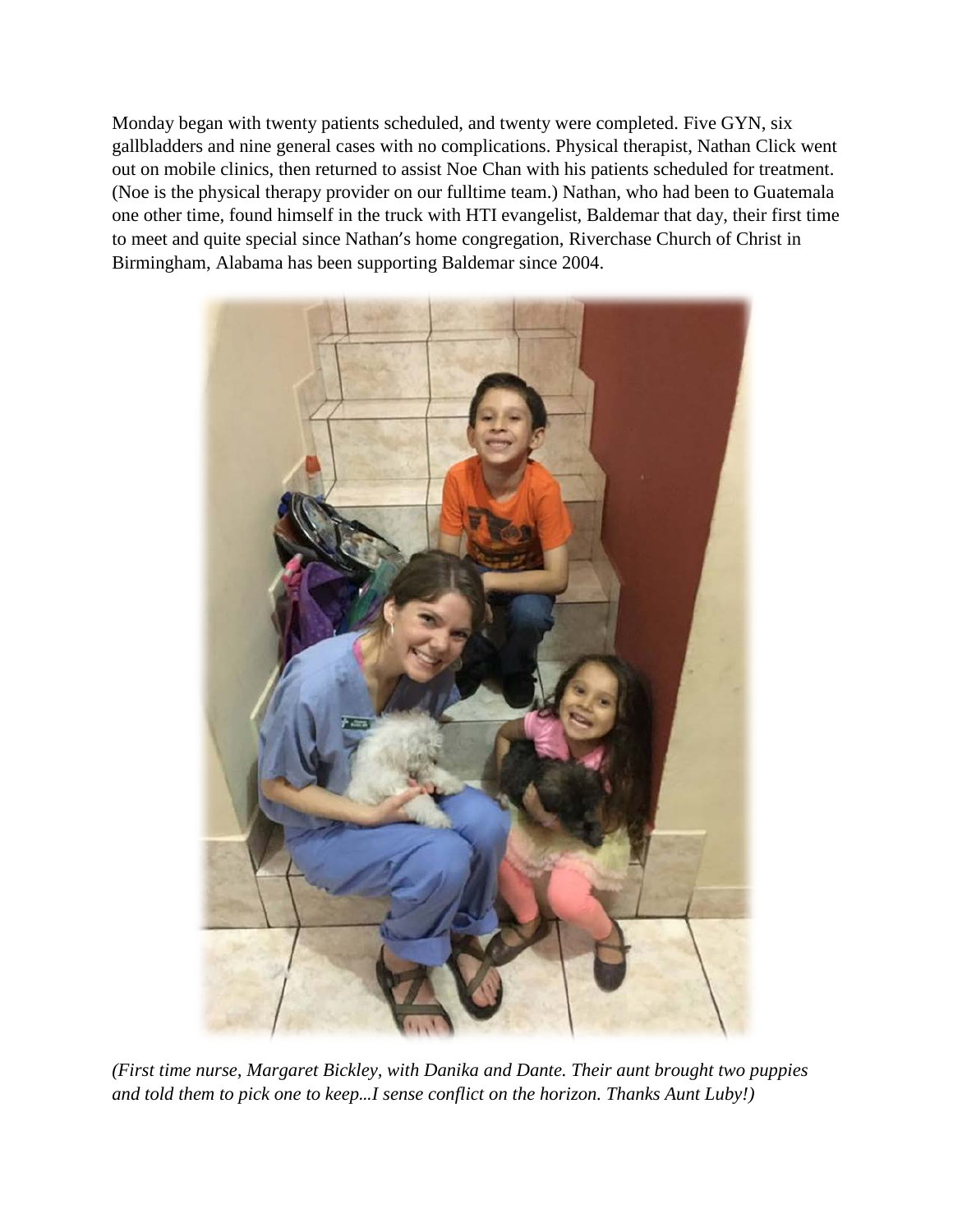Five GYN, six gallbladders and seven general cases were on the docket for Tuesday and we're hitting on all cylinders now. Monday and Tuesday were challenging for our recovery room nurses after the loss of Brenda and Kim, and especially so for those working the midnight shift. Being short-handed meant a few nurses worked a day shift one day, followed by a couple of midnight shifts, then returning eight hours later for a day shift. Bethany Thrun, Margaret Bickley and Kara Booms were wonderful and gracious throughout the week, willing to help in any way and sacrificing sleep in the process. Love won.

When Wednesday rolled around, so did the realization that our week together was quickly coming to an end. This would be our last full day of surgery and the OR teams were now OR family and not ready to see the week to conclude. Five more GYN, six more gallbladders and seven general cases were completed that day with only one hiccup, eventually determined to be a false alarm.

One of our gallbladder patients was discharged and walking out the door when she became ill and complained of tightness in her chest. Immediately, we jumped into hyperdrive, got her on a gurney, moved her into an exam room, hooked up the EKG machine and readied the crash cart.

The preliminary diagnosis was she had gas from the residual CO2 from her laparoscopic procedure and had simply not walked enough and moved around to expel the gas. (The abdomen is inflated with CO2 during surgery to allow room for the procedure and good visualization on the monitor.) As it turned out, the preliminary diagnosis was sound and she was soon sent on her way. And while I never like to see the crash cart pulled out, it is comforting to see the professionalism and skills of our team on display.

Thursday, the last day for surgery and we have seven general cases on the board. All went well, surgery was done before noon and we scheduled a trip to the chocolate farm after lunch.

While a large contingency was exploring the chocolate farm, a special guest came for a visit…her story is on the next page.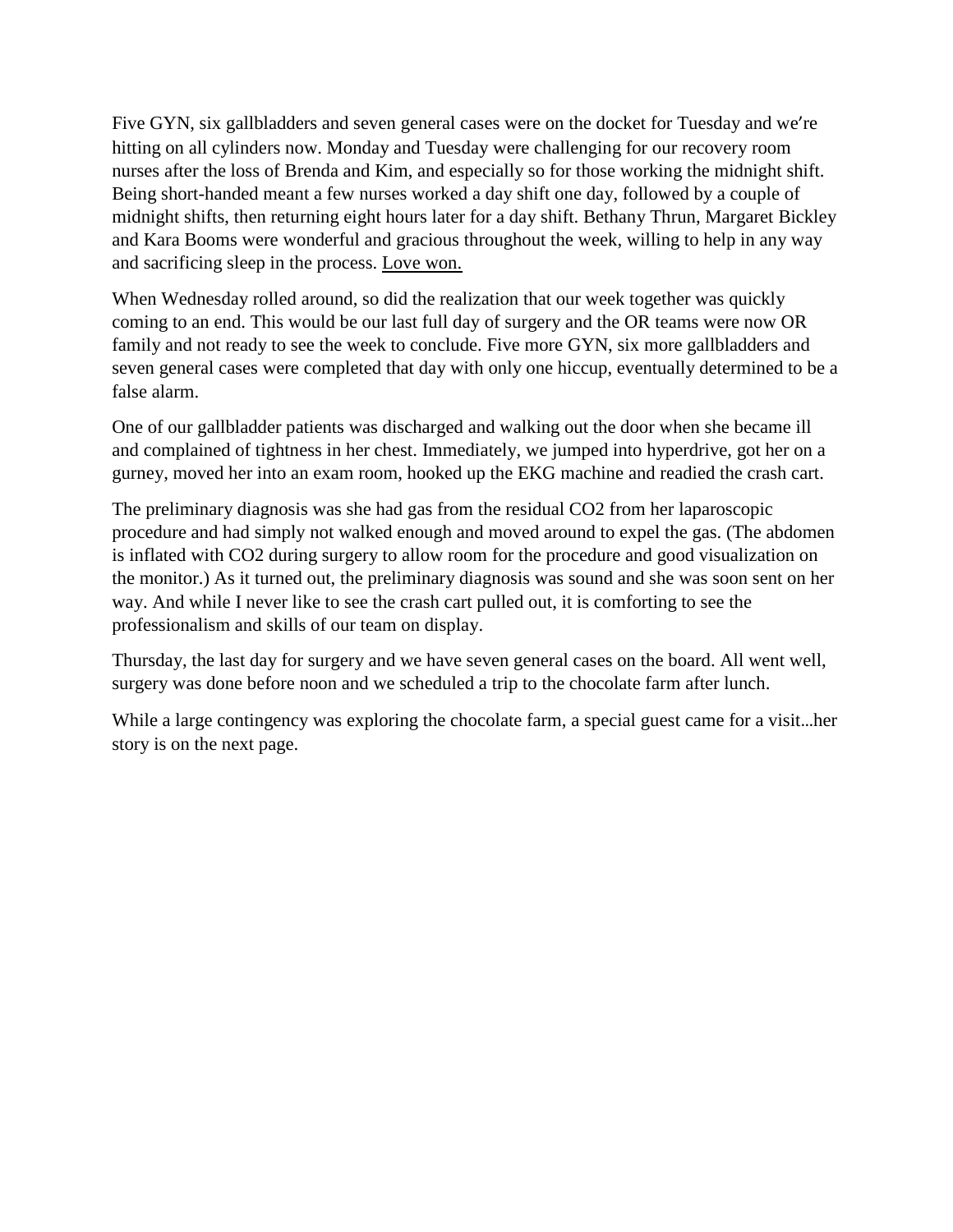### **Seven Years Since**

Seven years since Noe and Franchesca became parents.

Seven years since their first child died at birth.

Seven years since Noe blamed Franchesca for their death of their child.

Seven years since Franchesca blamed Noe.

Seven years since they decided to divorce.

Seven years since God orchestrated a divine appointment for Noe and Franchesca.

In April of 2010, Marriage and Family Therapist, Dr. Klay Bartee accepted an offer to serve as trip chaplain for our April surgical team and as an added bonus, provide counseling, with the aid of a translator, for any one in need. It was at that point, Carlos Baltodano went to work identifying those in his circle of friends, within his personal ministry, who might benefit from Klay's gifts.

Bitter, hurting, searching and hoping, Noe and Franchesca came to see Klay as a last resort. Listening and seeking to understand are essential to strong relationships, maybe more so when you encounter tragedy and are searching for an explanation. Noe and Franchesca only knew their son was dead, blaming someone, even one another, was easier than having no real explanation. We are all like Noe and Franchesca, looking for an answer, one that fits nicely into our world view. Why do bad things happen to good people, why me, why now?

Though they are Christians, Noe and Franchesca are also Mayan and steeped in a culture that found explanations for such tragedies by crediting them to malevolent gods or spirits. The belief that evil people are *nawal* and have the ability to transform into animals and eat the souls of babies and sick people is just one example of seeking an explanation for the unknown. Illogical? Irrational?

No more so than believing your spouse is at fault for your child dying at birth.

Klay listened, helped them understand, reminded them of their love for one another, of God's love for them and put them on a path towards healing.

Franchesca came to see Klay this week, Noe was unable to come due to his work. She wanted to say thank you and provide a visible reminder to a man she credits with saving her marriage.